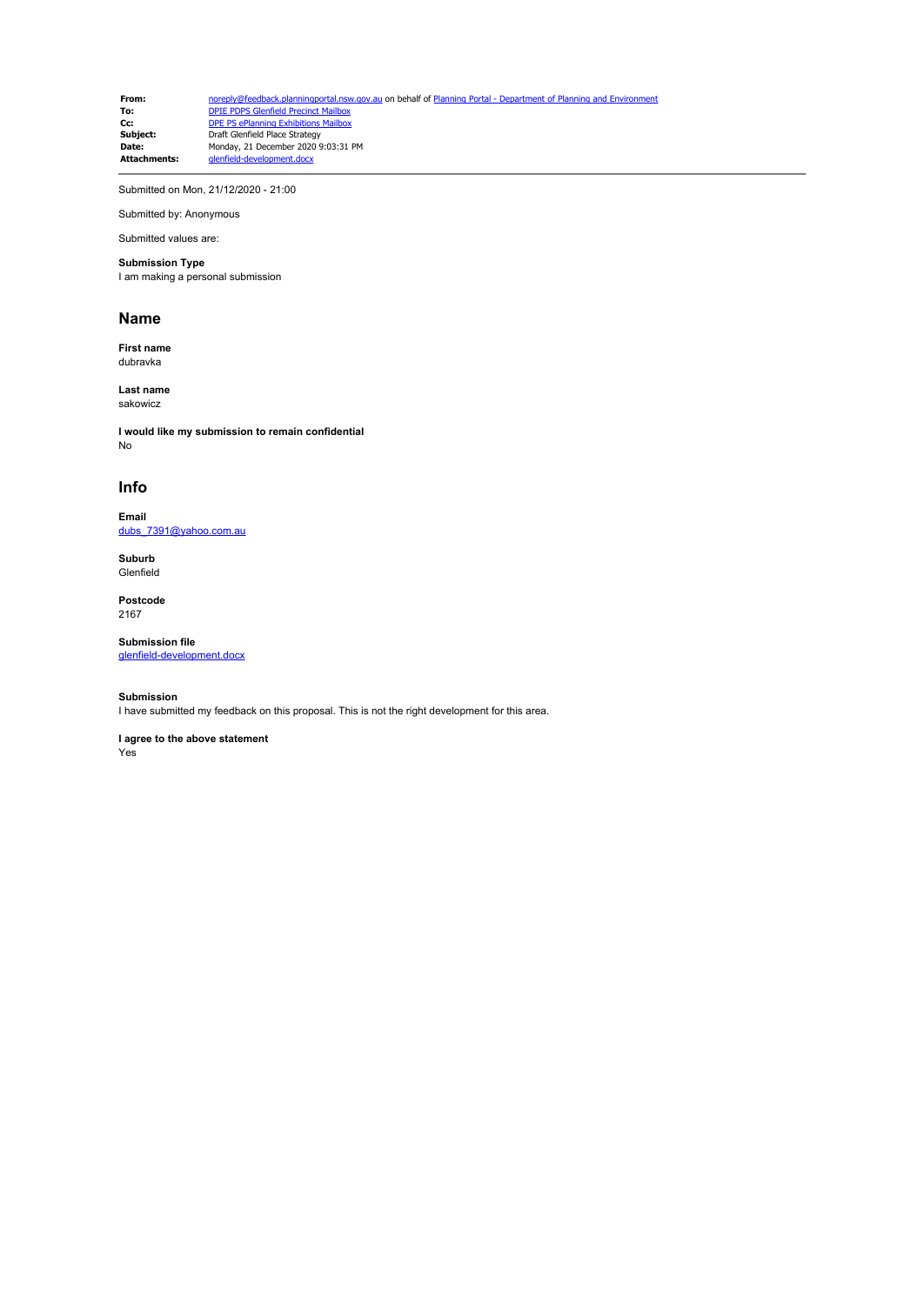Dubravka Sakowicz 5 Popondetta Place Glenfield NSW 2167

21 December 2020

Hurlstone agricultural high school (HAHS) which has a 100 year tradition in the area cannot be surrounded by both high rise apartments and trucks. Glenfield cannot accommodate both extra living spaces and a road which will carry close to 8000 road vehicles a day, including 6600 heavy vehicles. The community of Glenfield has already been affected by the carbon pollution of heavy vehicle traffic caused by the Moorebank Intermodal Terminal.

This current plan aims to maximise housing at the expensive of the open space that has been the landmark feature of the area. HAHS is a cultural and historical feature of this community, this plan does not pay respect to its importance to this community.

The whole of the community like the rest of the NSW now approaches Christmas not with smoke affecting our skies, but people afraid to go outside because of the COVID virus. An animal borne virus which like the fires, has been caused by over consumption and crowded urban spaces. This is not the time to pack people into close living spaces, like apartments.

What are the affects on other parts of the Sydney, when people living in these proposed apartments, board trains to all parts of the train network? Why does Glenfield not have the COVID numbers of New York? Because we do not currently living in high density. What is the current need for people to live so close together? Besides maximising the profits of developers!

Affordable housing is an admirable goal, but considering Macquarie Fields is located only a few kilometres from Glenfield has a large area which currently has a large amount of public housing, why are apartments that are 12 stories in height being suggested for Glenfield? Again, why are developers determining the social outcomes of our community?

The plan has proposed a future primary school but what High School are these students going to after? Macquarie Fields High School has already exceeded it capacity, HAHS is academically selective and James Meehan High still does not have the respect of the community to a viable alternative.

As well as no proposal of what high school can accommodate these extra 7000 extra dwellings, where is the public transport apart from the train, to move people? Where are the extra food services, like supermarkets? Where is the larger public library? Where is the extra park and cycle paths? Will the current narrow cycle path to Casula Parklands be expanded to allow more residents to enjoy this facility? Or will it be comprised or destroyed because this is not considered a community, but just a place on a map to turn a profit for those who business is trunks and apartments.

What reasons are there for destroying the environment surrounding the HAHS and why does the development have to destroys the environment and beauty of this community, which is contained in these scenic hills. Glenfield is not urban metropolis, it a family friendly area, that families enjoy because there is no crowding, noise and pollution caused by overcrowding. These extra dwellings